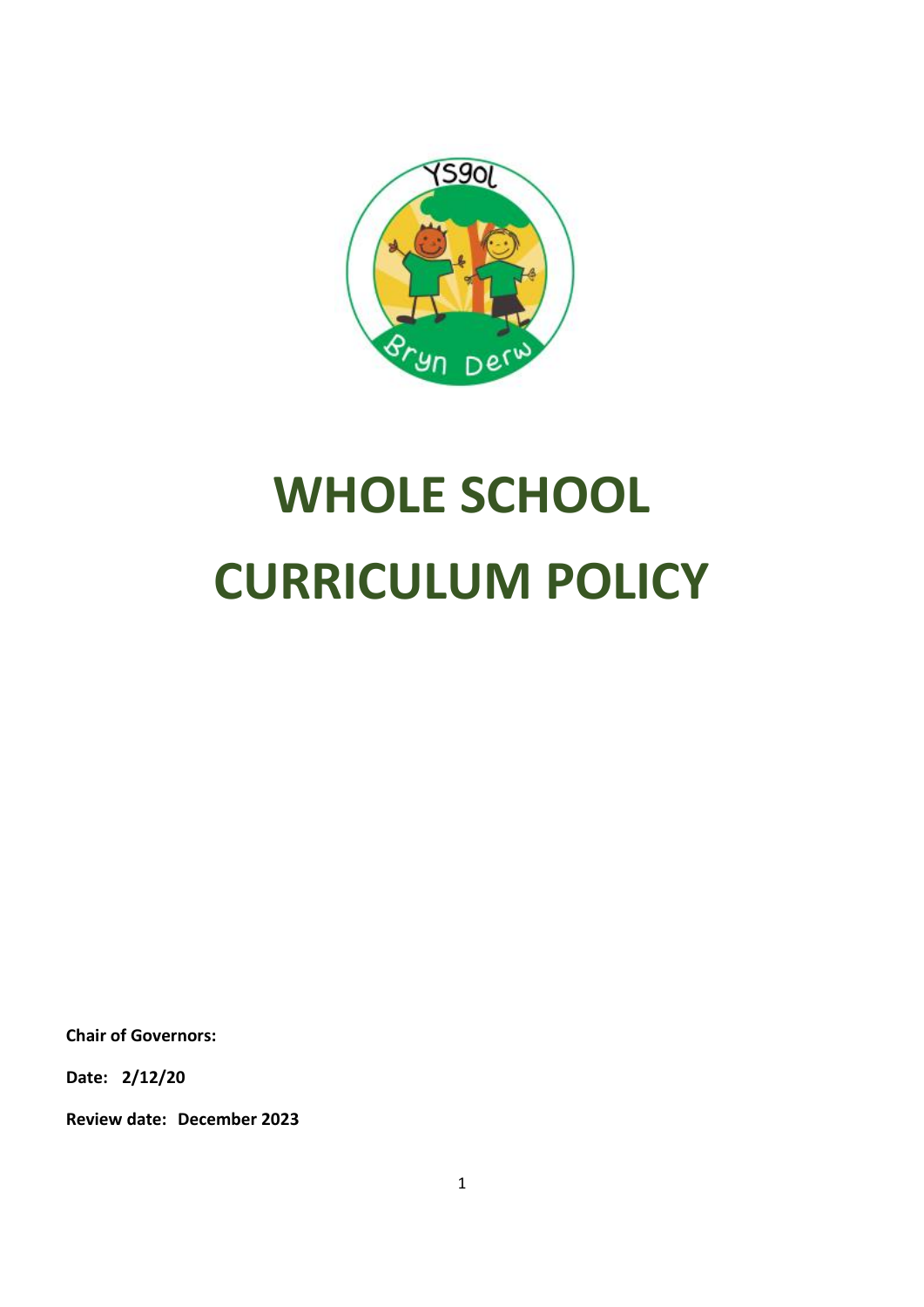## **Whole School Curriculum Policy**

#### **Contents**

- The whole curriculum
- Curriculum access
- Partnerships
- Curriculum management and organisation
- The planning process
- Continuity and progression
- Modifications and dis-applications from the National Curriculum
- Assessment, recording and reporting
- Review and evaluation
- Time allocation
- Pupil grouping
- Environment
- Roles and responsibilities
- Pupil involvement
- Resourcing the curriculum
- Monitoring and evaluating the curriculum
- Role of individual teachers
- Role of the Senior Leadership Team
- Governors
- Policy review

Ysgol Bryn Derw caters for pupils with ASD and a wide range of learning difficulties and within its curriculum framework provides learning opportunities for all its pupils at different stages of their development.

# **The whole curriculum**

We are committed to provide access to a broad curriculum for all of our pupils. Alongside this we recognise that the curriculum must be relevant to pupils' individual needs and there must be in-built flexibility in order to ensure continued relevance for all pupils at the various stages of their time at Ysgol Bryn Derw. This will mean that not all of our pupils will experience all aspects of the curriculum all of the time, but rather that a balance in the whole curriculum will be reflected in pupils' individual experiences according to the various age related stages of their school life. Balance across the curriculum will also be dictated by the diverse and complex individual needs of our pupils. We recognise that our pupils benefit from a wide variety of sensory activities and the many forms of therapy which are offered to them and that some of our pupils with very challenging behaviours will need an even greater degree of flexibility in their learning and social programmes.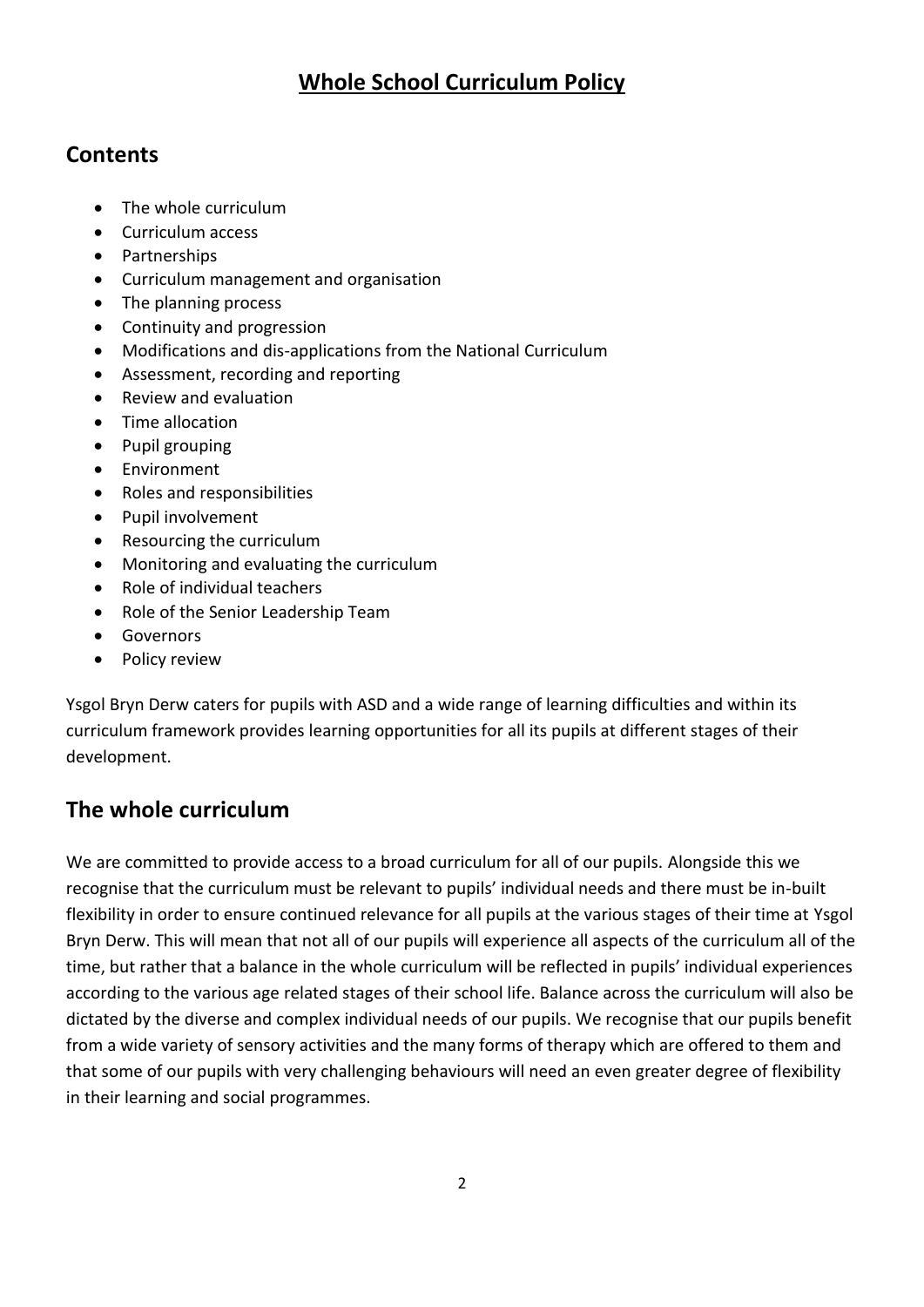All of our pupils where appropriate, have access to the full range of subjects in the National Curriculum Framework appropriate to their age provided in a way that matches the stage of their development.

The teaching experiences/activities provided and accompanying medium term plans reflect the Curriculum for Wales and for KS4 & 5 accredited units and modules.

## **Curriculum access**

Due to the diverse and complex needs of our pupils we need to employ methods of modification and differentiation in order for the whole curriculum to be accessible to all pupils through:

- The provision of appropriate information technology resources computers, relevant software, switches
- Appropriate use of resources to support learner's sensory challenges, in line with their individualised sensory profile which enables them to be 'ready to learn.'
- An environment which supports total communication using signs, speech, symbols, objects of reference, communication aids, Picture Exchange Communication System (PECS) etc
- Consistent and sensitive use of programmes to moderate challenging behaviours
- Our commitment to essential therapeutic approaches Speech and Language Therapy, Occupational Therapy, Music Therapy, Rebound Therapy etc
- The use of strategies to minimise or alleviate sensory impairments, such as access to the sensory areas, specialist equipment such as sound enhancement systems and the use of sensory integration strategies
- A commitment to collaboration with parents, professionals and agencies, with the community and with the pupils themselves.

Long term plans and Schemes of Work have been developed in detail to allow for continuity and progression as well as to provide age appropriate experiences for pupils working at the earliest levels of development. Some pupils will need to revisit fresh interpretations of the same programmes of study, in addition to having regular opportunities to consolidate skills, which have been already acquired over time – a spiral curriculum.

Curriculum plans present a carefully considered view of the relevance, breadth and depth of study appropriate to the current pupil profile, with all teachers providing individually targeted programmes for all pupils in their class.

For some of our pupils the challenge to achieve will be difficult. It may be that in some cases certain aspects of work will remain 'light touch' rather than 'in depth' and in these cases pupils' individual statements and annual reviews will need to reflect the situation. In these instances the priority for learners is to be supported to 'regulate' and be 'ready to learn' through managing their sensory, social and behavioural barriers. Identification and referral to the Pupil Success Group ensures learners are signposted to effective therapies and interventions to support their individual needs, which may extend to beyond the classroom offer.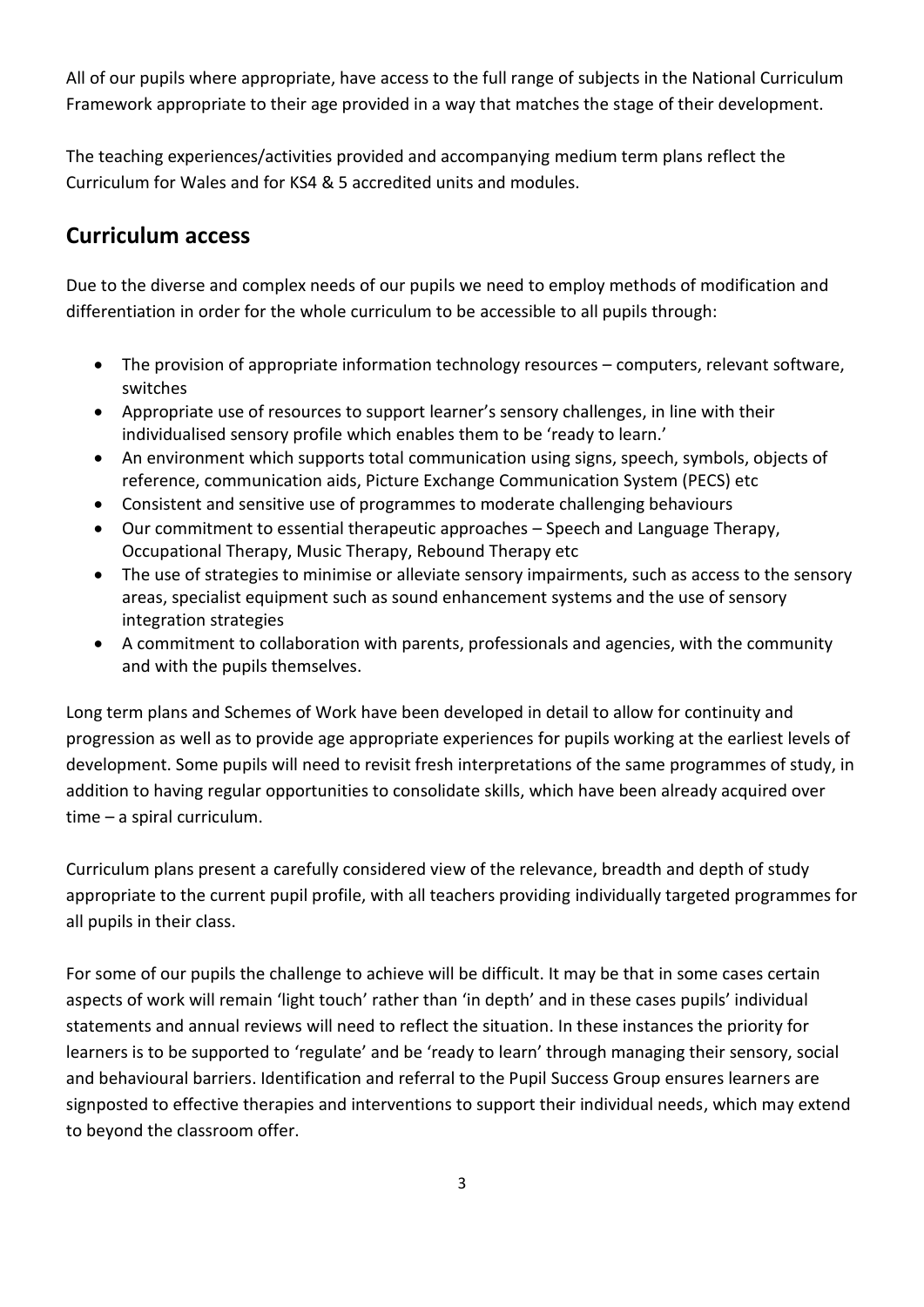From time to time there may be other pupils whose achievements will go beyond the general level of the activities in our programmes of study. These pupils will be offered a range of individual extension opportunities. Where possible arrangements will be made for pupils to access local mainstream schools or community based learning establishments for particular aspects of their curriculum development.

This policy should be read in conjunction with the following:

- A Policy for Teaching and Learning
- A Policy for Assessment

## **Partnerships**

At Ysgol Bryn Derw the curriculum is founded on a principle of partnership involving all staff/pupils within the school as well as parents, the Governing Body, other professional and agencies.

All work together for the benefit of the pupils. For example, teachers plan co-operatively and advise each other according to their expertise.

Parents are regularly consulted and their involvement is sought in the learning process.

Parents also receive a termly topic/unit programme so that they are fully aware of the learning opportunities being offered to their child.

Pupils where appropriate contribute towards their next learning objective through Assessment for Learning strategies.

When appropriate, advice is sought from outside agencies and the LA advisers who visit the school on a regular basis.

The Governing Body exercises overall responsibility for the curriculum and an open invitation exists for governors to make arrangements to visit the school at their convenience to observe the curriculum in action.

# **Curriculum management and organisation**

The Governing Body exercises the responsibility for the curriculum. The Headteacher has responsibility for the planning process and the day-to-day implementation of the curriculum.

Ysgol Bryn Derw is committed to working with the EAS, Welsh Government, schools, experts and stakeholders to co-construct our curriculum offer to ensure equity for learners within the local area and across Wales. The pedagogical approaches developed support learners to realise the four purposes and have developed a strong vision of teaching and learning. The school is committed to the Wales 2022 implementation.

Most teachers have 'Area of Learning and Experience' responsibilities; this includes policy development and review, advising at the planning stage, assessing resources and monitoring the learning, teaching and standards in the AoLE, which is supported by the Senior Leadership Team.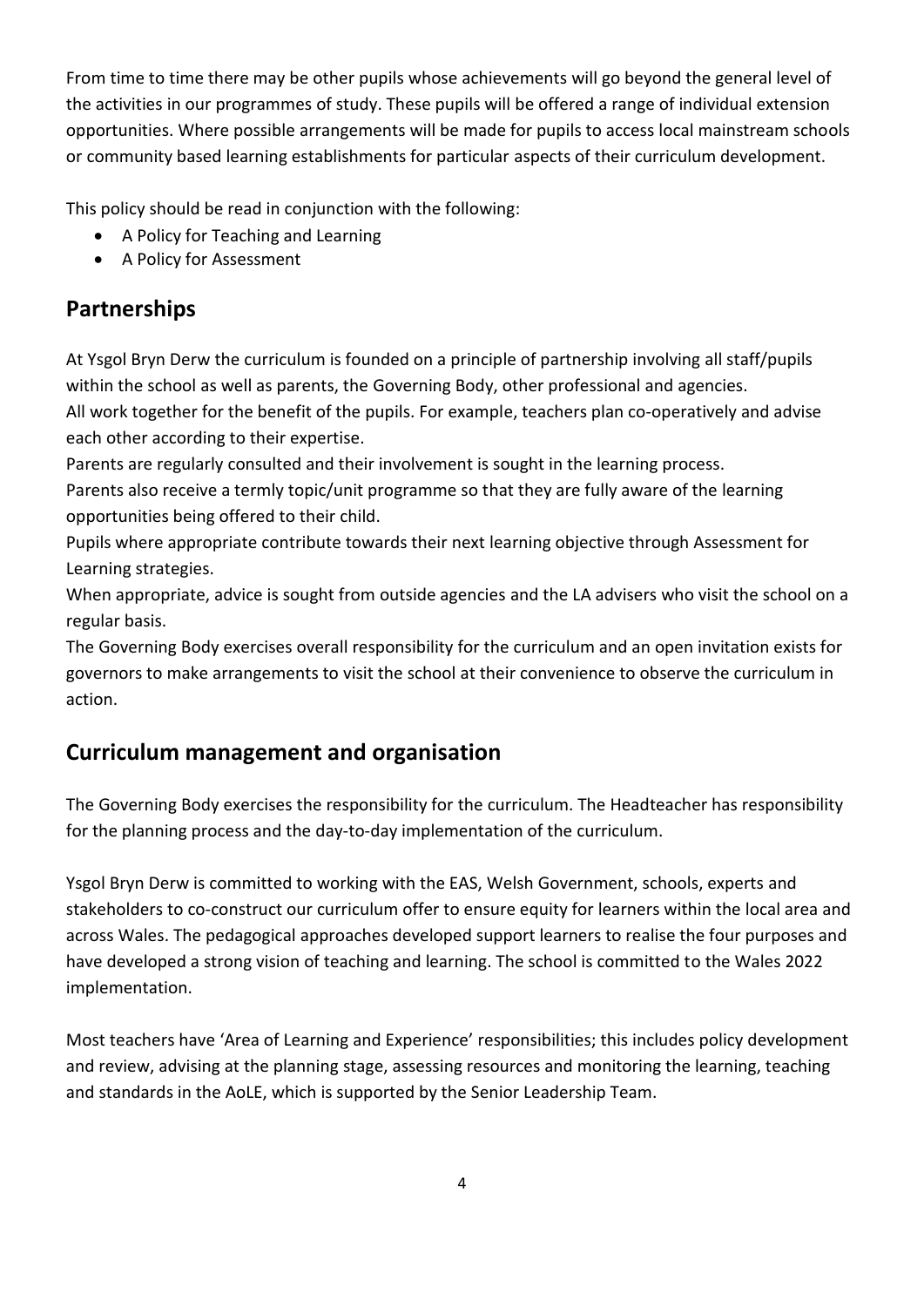All staff are allocated an 'Area of Learning and Experience' which match their qualifications and expertise, although this is not always practicable. Each AOLE Team, led by the teacher devises an action plan to ensure targeted support for areas to improve the day-to-day implementation and enhanced areas of the curriculum in their AOLE.

The curriculum in all primary classes is delivered through topics and units based on the Foundation Phase and the Curriculum for Wales. In secondary classes the curriculum is thematically taught making connections by linking AoLEs together as appropriate.

The 14-19 curriculum is based on accredited units and modules. Cross-curricular opportunities are planned while learning objectives for the individual subjects are not neglected.

A variety of teaching and learning methods are employed in the delivery of the curriculum, including group work, and at times, whole class teaching. The curriculum is based around the development of the key skills of communication / literacy, numeracy, digital competence, thinking skills, working with others and reviewing own performance and these are embedded across the subjects.

The timetable for each class is drawn up to ensure that there is appropriate balance between the Foundation Phase Areas of Learning, Curriculum for Wales AoLEs, as well as taking account of the sensory/development curricula. Team leaders ensure that each class has a timetable which provides appropriate breadth and balance.

Literacy and Numeracy skills are carefully mapped across the curriculum following the statutory National Literacy and Numeracy Framework; enabling all pupils to consolidate and apply the three strands of literacy (oracy, reading and writing) and the four strands of numeracy (developing numerical reasoning, using number skills, using measuring skills, using data Skills) across a wide range of contexts. Their achievements in literacy and numeracy are captured and reported on in their individual achievement portfolios, End of Year reports, and in key stage 4 and key stage 5 (post 16), via national accreditation schemes

### **The planning process**

The following structure of the school's curriculum planning process derives from Welsh Assembly guidance.

#### **OVERALL CURRICULUM POLICY**

The National Literacy & Numeracy framework and key skills form the basis for teaching and learning and has a clear policy.

Policies are developed by relevant subject leaders in consultation with the staff team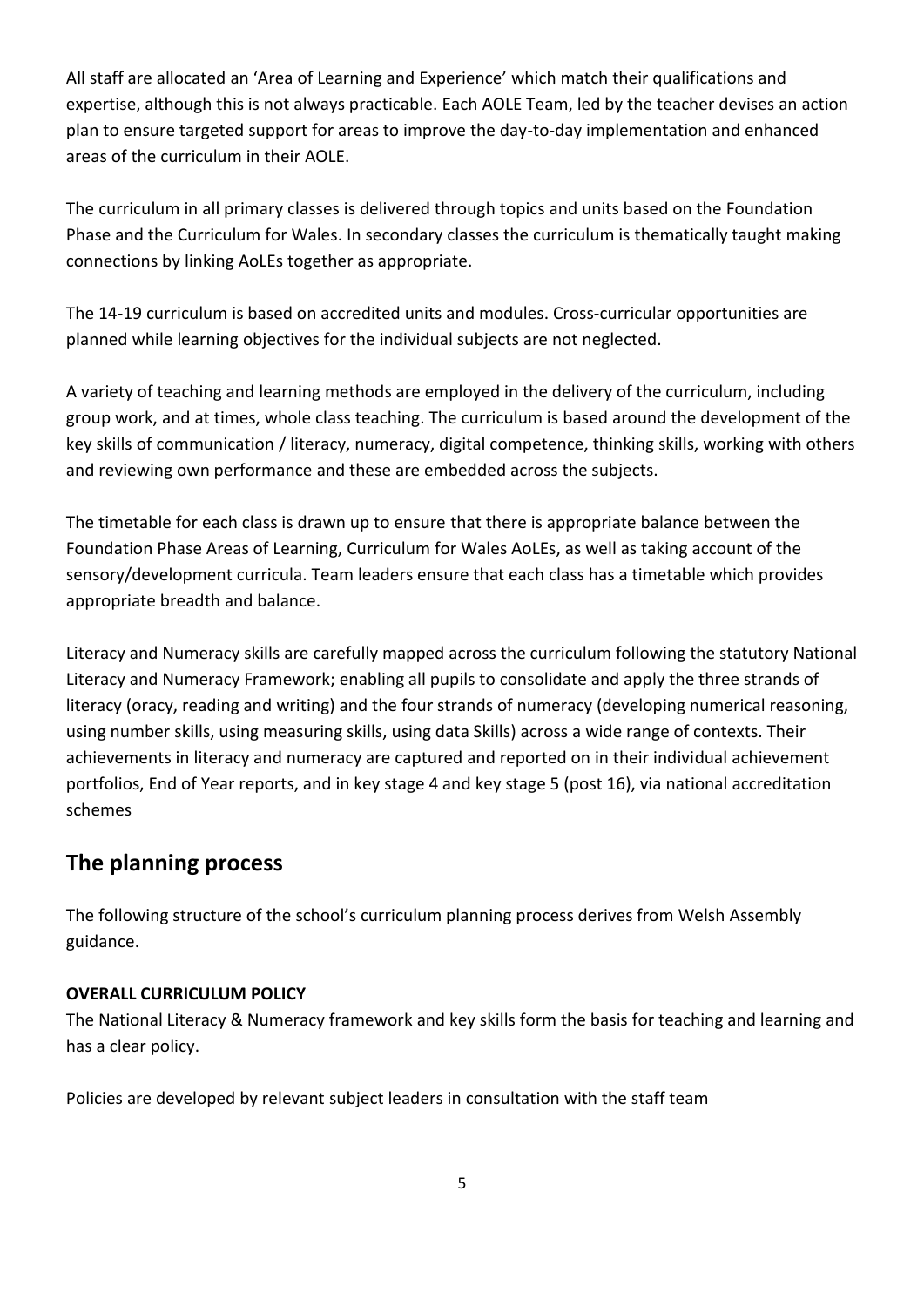Programmes of Study / Schemes of Work – these demonstrate long, medium and short term planning based on key skills and subject skills as appropriate. They document the knowledge and skills concepts to be promoted through specific activities/lessons or half term blocks.

Teachers will further develop medium term planning from the Schemes of Work appropriate to the particular needs of the class.

IEPs are written and reviewed three times a year with targets based on the priorities for individual pupils linked to their statements of education.

Assessment and recording – teachers and pupils monitor and record responses and progress. This evidence will be recorded in the child's portfolio as part of the process of every day teacher assessment. Samples of pupils' work are maintained as evidence of progress in key skills across subjects.

Review and Evaluation – annual assessments of pupil progress, reported to parents and governors

## **Continuity and progression**

It is our aim to ensure continuity and progression across the curriculum. To ensure this, all teachers are involved in planning and teaching the curriculum.

Continuity and progression is matched to the attainment targets and programmes of study for the appropriate key stage of the National Curriculum and Areas of Learning in the Foundation Phase. Curriculum planning learning networks are held on a regular basis, which bring all teachers together, to discuss aspects of the curriculum and serve to ensure consistency of approach and of standards.

## **Modifications and dis-applications from the National Curriculum**

Any modifications will be reflected within the child's statement of special educational need and supporting annual review documentation.

## **Assessment, recording and reporting**

Assessment, recording and reporting are considered to be an integral part of the curriculum. All aspects of this work are regularly monitored by members of the Senior Leadership Team.

Assessment informs the teaching and learning process so that learning approaches and activities can match individuals' needs and abilities. Assessment is both formative and summative.

Records are kept of a child's progress, not only as a matter of reference, but also to inform teachers' future planning.

Where relevant pupils are encouraged to review their own achievements and discuss with their teacher appropriate future learning objectives.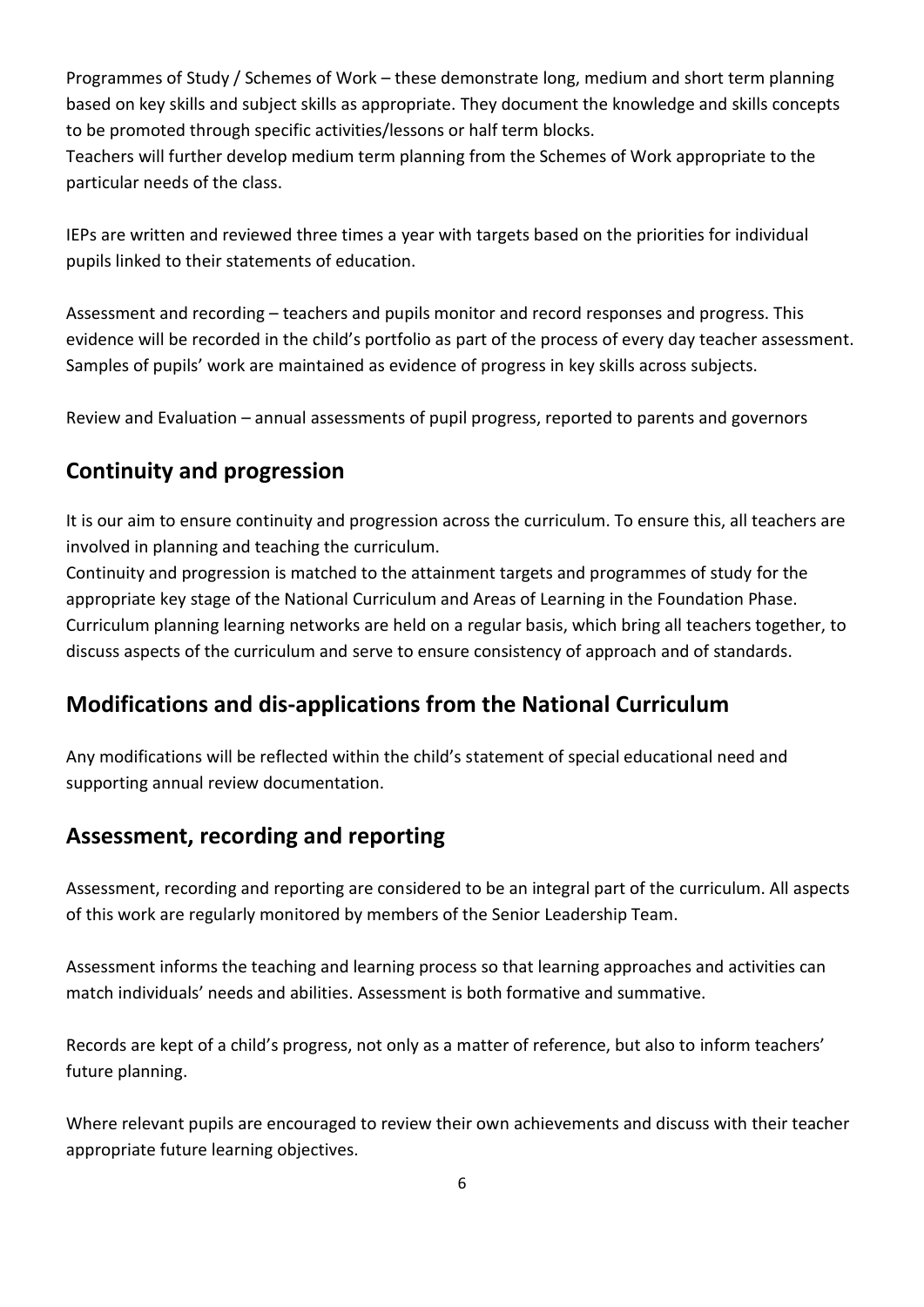Teachers will:-

- Provide a baseline view of pupils' strengths and areas for development as a starting point in planning for individual pupil priorities and class priorities
- Develop individual education plans showing agreed targets and predicting progress
- Identify termly targets and priorities for individual pupil's learning to be pursued across the whole curriculum in medium term plans
- Maintain a portfolio, showing the individual pupils achievements, note significant new responses, wherever they occur so that progress can be assessed
- Generate information that can be used to:
	- Define new short term targets Review and evaluate curriculum plans and policy Report achievement Define whole school targets

For further details, see the school's separate policies on Assessment and where appropriate, the individual medium term plans.

## **Review and evaluation**

Our planning process is subject to continuous scrutiny. The following questions are asked by team leaders regularly via planning and pupil book scrutiny

- Are individual pupils' needs being met?
- Does planning ensure continuity for individual pupils and groups of pupils over the time and across the whole curriculum?
- Are the curriculum requirements being met?
- Is there progression across the years?
- How do the curricular areas relate to each other making connections between subjects?
- Is there balanced coverage of all areas of the curriculum?
- Are there adequate opportunities for practical work, functional application and problem solving?

# **Time allocation**

Planning will take account of the teaching time available during the week and the term overall. The basic tasks of personal needs and daily life (e.g. moving from place to place, transport, effects of medication, management of seizures, time it takes for a child to complete a meal, concentration span, time it may take for a child to respond etc.) are viewed as learning opportunities within the whole curriculum. Any such activities and routines are recognised as teaching opportunities will be valued as such and not be rushed.

# **Pupil grouping**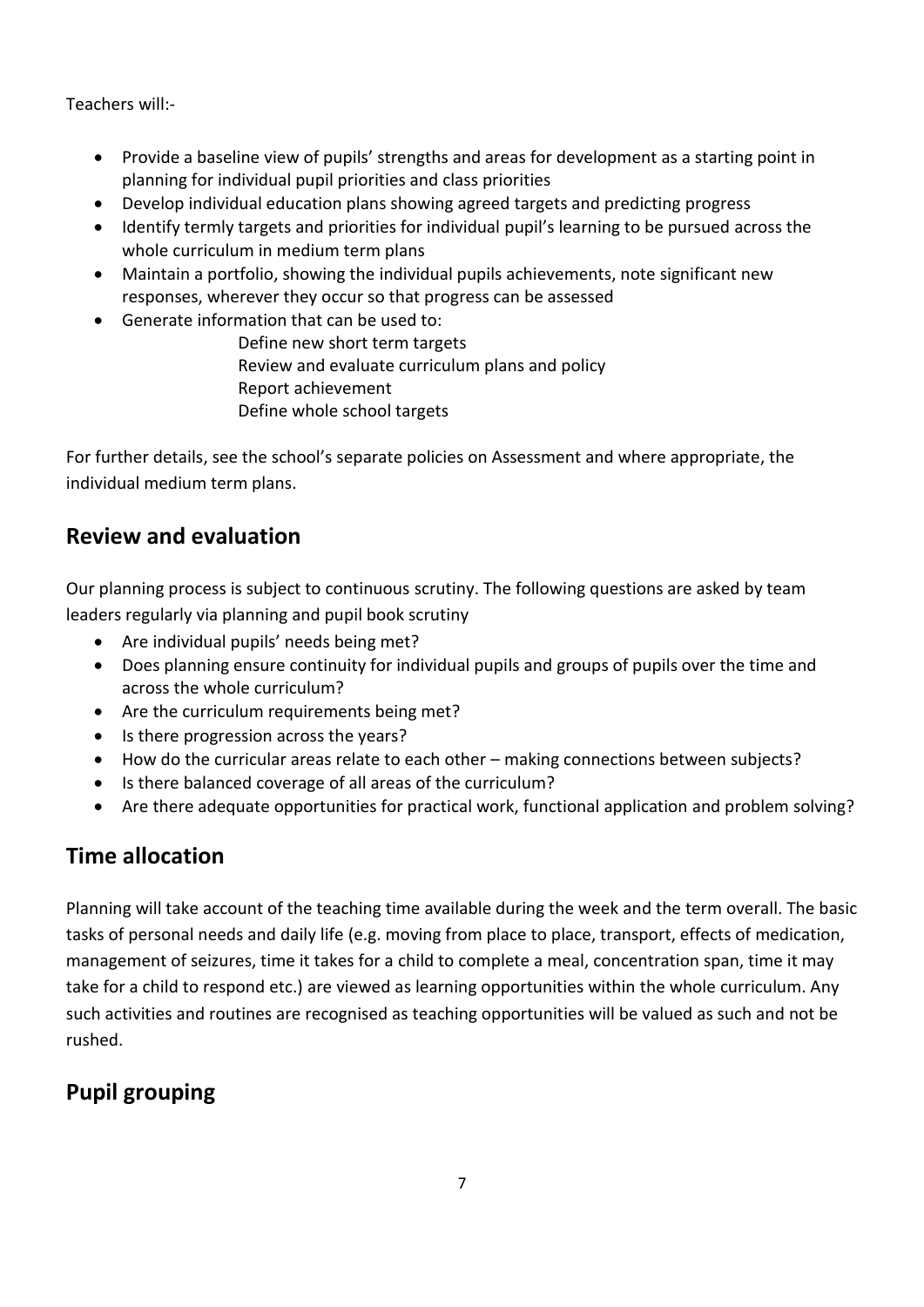Pupils are predominantly based in age-related class groups. However, it is acknowledged that some children require a specialist setting offering predominantly sensory and therapeutic approaches to access the curriculum. Class sizes may vary. The school adopts a policy of inclusion for pupils who may benefit from spending time in mainstream classes.

## **Environment**

Teachers planning will ensure our pupils experience a wide range of environments in order to motivate their interest and encourage generalisation of skills. Indoor and outdoor settings are included along with community based learning.

## **Role and responsibilities**

Planning is a collective responsibility taking into account staff expertise, 'Area of Learning and Experience' knowledge. The Governors and Senior Leadership Team assume overall responsibility for leading planning and ensuring links with school development planning, professional review and staff development. Members of the school's teaching staff act as 'Area of Learning and Experience' leaders for the whole school. In consultation with the whole staff they are responsible for:-

- Providing advice, support and training opportunities for staff relating to up to date curriculum entitlement
- Supporting curriculum working parties
- Providing guidance and advice to for curricular implementation with specific reference to the AoLE
- Ordering and maintaining resources and equipment for the AoLE
- Monitoring of the delivery of the curriculum through all key stages
- Keeping up to date with developments in the subject and passing on relevant information to colleagues.

### **Pupil involvement**

The need to involve pupils in planning, assessment, recording and reporting is acknowledged. Staff provide opportunities for pupils to be involved in planning their learning to be made aware of why they are doing an activity, what they are expected to achieve and in the evaluation of their work. Records of achievement create meaningful access to this process.

Assessment for learning is actively promoted for pupils who have the appropriate knowledge and skills – (P level 6 and above)

### **Resourcing the curriculum**

It is the responsibility of each curriculum leader to ensure that the resources of the 'Area of Learning and Experience' are adequate and up to date. Resource requirements are passed to the senior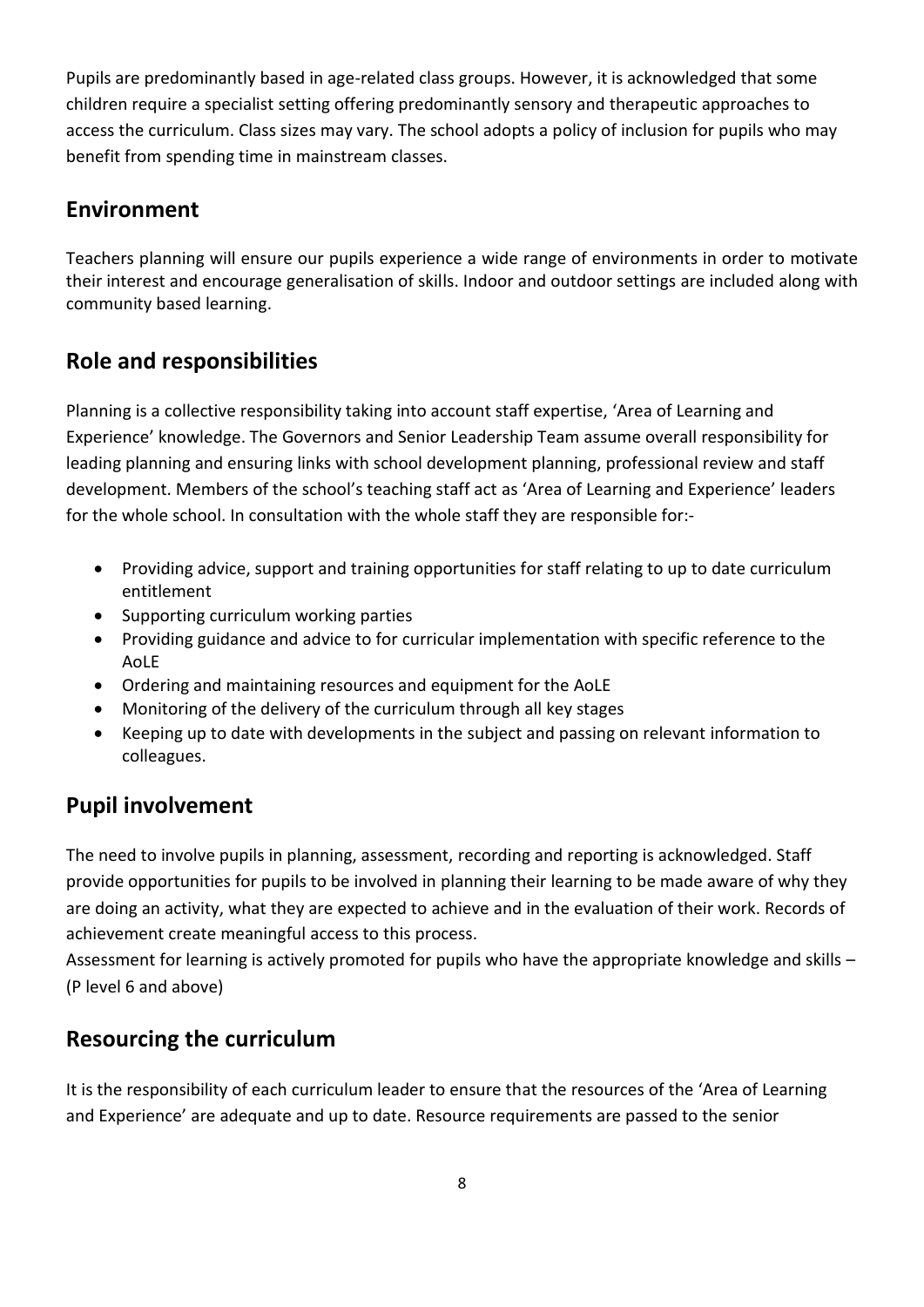leadership team and a budget allocated accordingly. A general audit of resources is undertaken regularly. This process informs the school development planning process.

## **Monitoring and evaluating the curriculum**

All aspects of the school's work including that which is related to; the curriculum, teaching and learning, continuing professional development, finance, buildings etc are monitored and evaluated regularly. Evidence from this process is incorporated into the school's self-evaluation report and into the school improvement plan.

# **Role of individual teachers**

Through monitoring and evaluating their own teaching plans on a regular basis and reflecting on the range of feedback they have received from the senior leadership team on learning walks, book scrutiny and observations of learning and teaching.

# **The role of the Senior Leadership Team**

- Observing lessons
- Examining samples of IEPs, mid-term, short term planning, schemes of work
- Discussing continuity and progression during staff meetings
- Analysing data with co-ordinators to agree strengths and areas for development
- Evaluation of standards in 'Areas of Learning and Experience'

### **Governors**

Through discussion with the Headteacher and through presentation by the Headteacher and curriculum co-ordinators for specific 'Area of Learning and Experience'

# **Policy Review**

This Policy will be reviewed by the Governing Body within a 3-year period, or sooner to take account of any local and national initiatives, changes in the curriculum, developments in technology or changes to the physical environment of the school.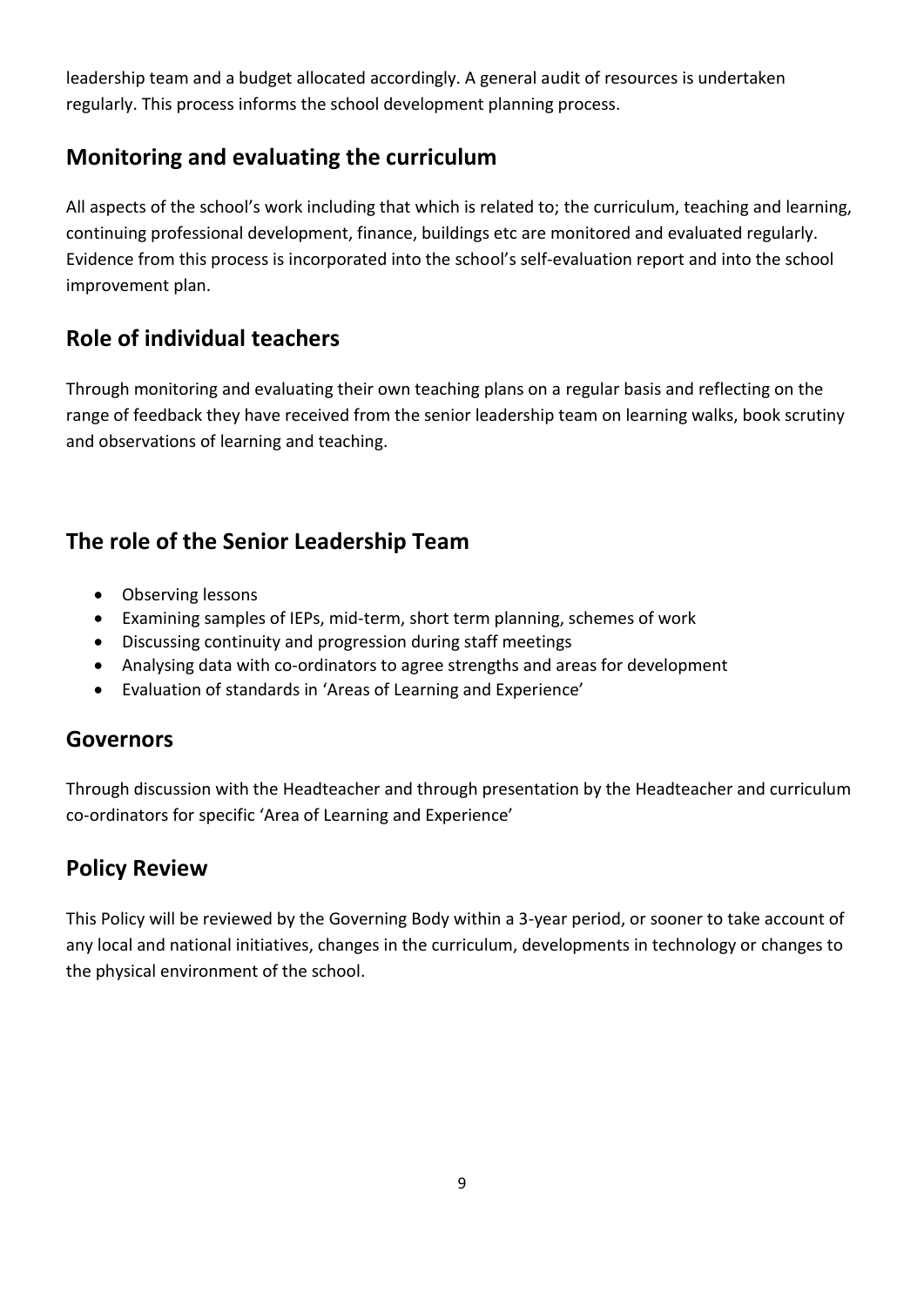# **Managing the Curriculum at Ysgol Bryn Derw**

#### **AN OVERVIEW**

| <b>School Aims</b>                                                                                  |                                                |
|-----------------------------------------------------------------------------------------------------|------------------------------------------------|
| The aims of Ysgol Bryn Derw are formulated by school staff and approved by the Governing Body.      |                                                |
|                                                                                                     |                                                |
| <b>School Strategic Plans</b>                                                                       |                                                |
| The aims of Ysgol Bryn Derw provide the basis for the construction of the School Development        |                                                |
| Plan. This plan indicates areas of provision the school intends to improve.                         |                                                |
|                                                                                                     |                                                |
| The Whole School Curriculum Policy                                                                  |                                                |
| This single policy gives the aims and objectives for the whole curriculum offered within Ysgol Bryn |                                                |
| Derw as well as a definition of that curriculum. The document attempts to reflect LA policy in      |                                                |
| addition to the requirements of the Curriculum for Wales. It also demonstrates that there are       |                                                |
| other forms of curriculum (e.g. therapies) which are required to meet the needs of the pupils at    |                                                |
| Ysgol Bryn Derw which will require careful consideration in terms of achieving the right balance    |                                                |
| between breadth of coverage and relevance to the individual need.                                   |                                                |
|                                                                                                     |                                                |
|                                                                                                     |                                                |
| <b>Curriculum Policies</b>                                                                          | <b>Non-Curriculum Policies</b>                 |
| A series of documents which provide broad                                                           | These are numerous and varied and may          |
| guidelines. Each provides guidance for teachers                                                     | sometimes stand alone as a policy document, or |
| and information for governors and parents                                                           | might be included as part of a larger document |
|                                                                                                     | such as the school Prospectus. Examples of     |
|                                                                                                     | these are:-                                    |
|                                                                                                     | admissions                                     |
|                                                                                                     | staffing                                       |
|                                                                                                     | staff development                              |
|                                                                                                     |                                                |
|                                                                                                     | health and safety                              |
|                                                                                                     |                                                |

#### **Medium term planning**

Medium term plans translate curriculum policy into practice. Each teacher will develop a medium term plan for their class for a term. This will begin with identifying the termly goals/objectives for each pupil broken down within the 4 purposes of the Curriculum for Wales and the 4 ASD challenges. These will then be broken down further into indicative learning objectives within the 6 AoLEs and supplemented by developmental and continuous provision activities and assessment opportunities to be employed in assisting the learning of pupils within that curriculum area. These should provide an appropriate balance between the coverage of the Curriculum for Wales and the matching of work with pupil's capabilities.

#### ↓ **Individual Programmes for Pupils**

In the case of a minority of children, there may be need to emphasise certain areas of the curriculum. For these children, individual learning programmes are developed.